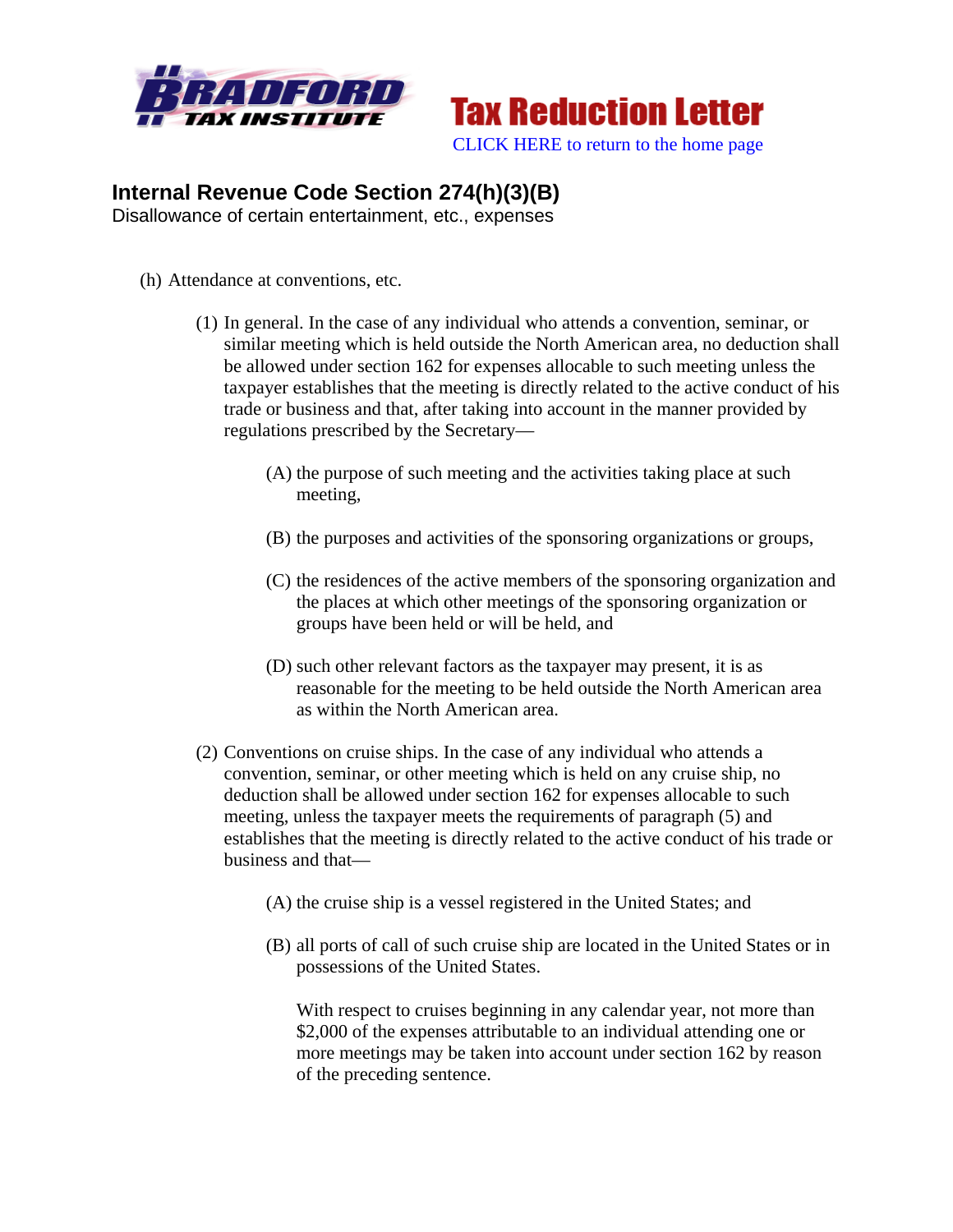- (3) Definitions. For purposes of this subsection—
	- (A) North American area. The term "North American area" means the United States, its possessions, and the Trust Territory of the Pacific Islands, and Canada and Mexico.
- 
- (B) Cruise ship. The term "cruise ship" means any vessel sailing within or without the territorial waters of the United States.
- (4) Subsection to apply to employer as well as to traveler.
	- (A) Except as provided in subparagraph (B), this subsection shall apply to deductions otherwise allowable under section 162 to any person, whether or not such person is the individual attending the convention, seminar, or similar meeting.
	- (B) This subsection shall not deny a deduction to any person other than the individual attending the convention, seminar, or similar meeting with respect to any amount paid by such person to or on behalf of such individual if includible in the gross income of such individual. The preceding sentence shall not apply if the amount is required to be included in any information return filed by such person under part III of subchapter A of chapter 61 and is not so included.
- (5) Reporting requirements. No deduction shall be allowed under section 162 for expenses allocable to attendance at a convention, seminar, or similar meeting on any cruise ship unless the taxpayer claiming the deduction attaches to the return of tax on which the deduction is claimed—
	- (A) a written statement signed by the individual attending the meeting which includes—
		- (i) information with respect to the total days of the trip, excluding the days of transportation to and from the cruise ship port, and the number of hours of each day of the trip which such individual devoted to scheduled business activities,
		- (ii) a program of the scheduled business activities of the meeting, and
		- (iii) such other information as may be required in regulations prescribed by the Secretary; and
	- (B) a written statement signed by an officer of the organization or group sponsoring the meeting which includes—
		- (i) a schedule of business activities of each day of the meeting,
		- (ii) the number of hours which the individual attending the meeting attended such scheduled business activities, and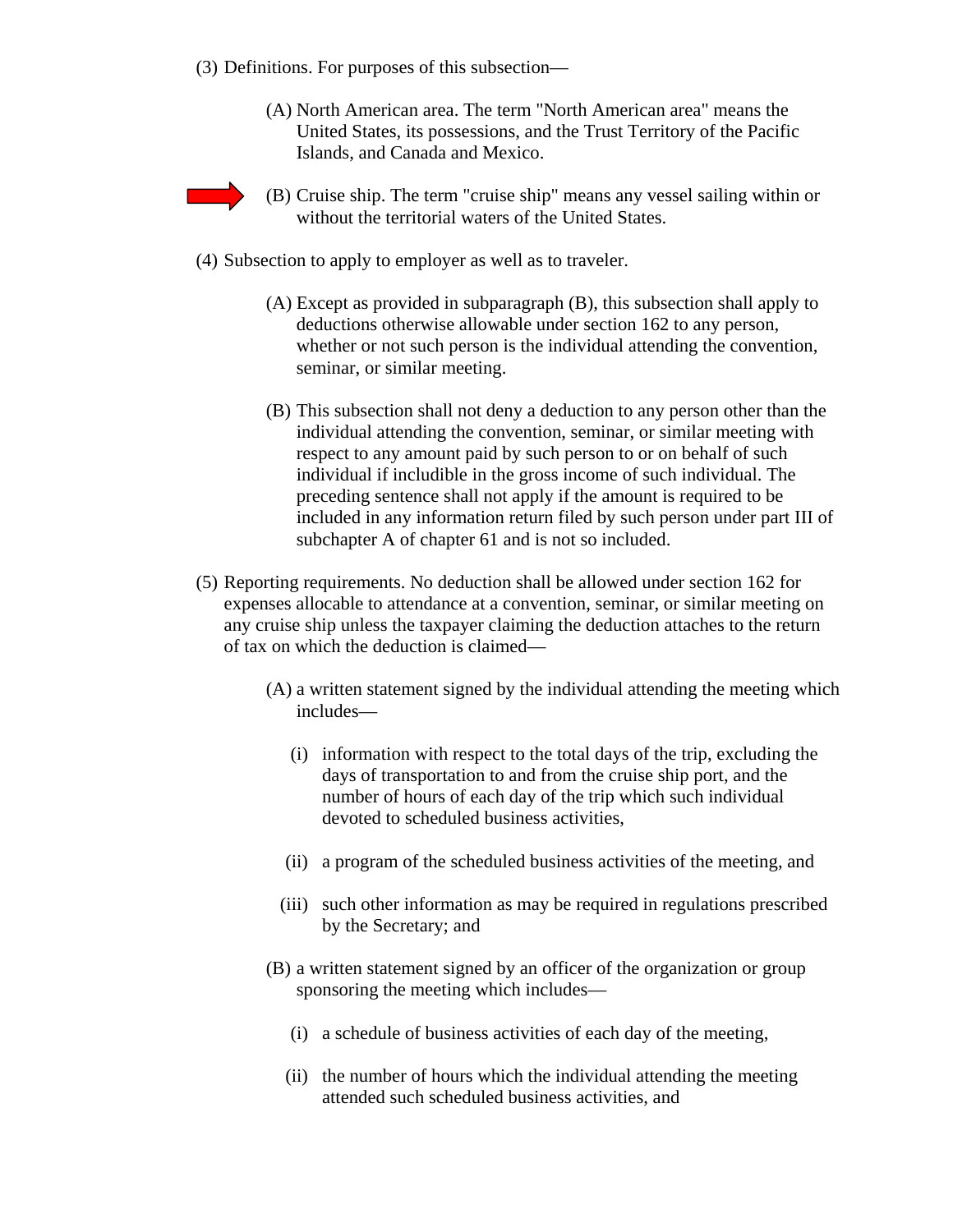- (iii) such other information as may be required in regulations prescribed by the Secretary.
- (6) Treatment of conventions in certain Caribbean countries.
	- (A) In general. For purposes of this subsection, the term "North American area" includes, with respect to any convention, seminar, or similar meeting, any beneficiary country if (as of the time such meeting begins)—
		- (i) there is in effect a bilateral or multilateral agreement described in subparagraph (C) between such country and the United States providing for the exchange of information between the United States and such country, and
		- (ii) there is not in effect a finding by the Secretary that the tax laws of such country discriminate against conventions held in the United States.
	- (B) Beneficiary country. For purposes of this paragraph, the term "beneficiary country" has the meaning given to such term by section 212(a)(1)(A) of the Caribbean Basin Economic Recovery Act; except that such term shall include Bermuda.
	- (C) Authority to conclude exchange of information agreements.
		- (i) In general. The Secretary is authorized to negotiate and conclude an agreement for the exchange of information with any beneficiary country. Except as provided in clause (ii), an exchange of information agreement shall provide for the exchange of such information (not limited to information concerning nationals or residents of the United States or the beneficiary country) as may be necessary or appropriate to carry out and enforce the tax laws of the United States and the beneficiary country (whether criminal or civil proceedings), including information which may otherwise be subject to nondisclosure provisions of the local law of the beneficiary country such as provisions respecting bank secrecy and bearer shares. The exchange of information agreement shall be terminable by either country on reasonable notice and shall provide that information received by either country will be disclosed only to persons or authorities (including courts and administrative bodies) involved in the administration or oversight of, or in the determination of appeals in respect of, taxes of the United States or the beneficiary country and will be used by such persons or authorities only for such purposes.
		- (ii) Nondisclosure of qualified confidential information sought for civil tax purposes. An exchange of information agreement need not